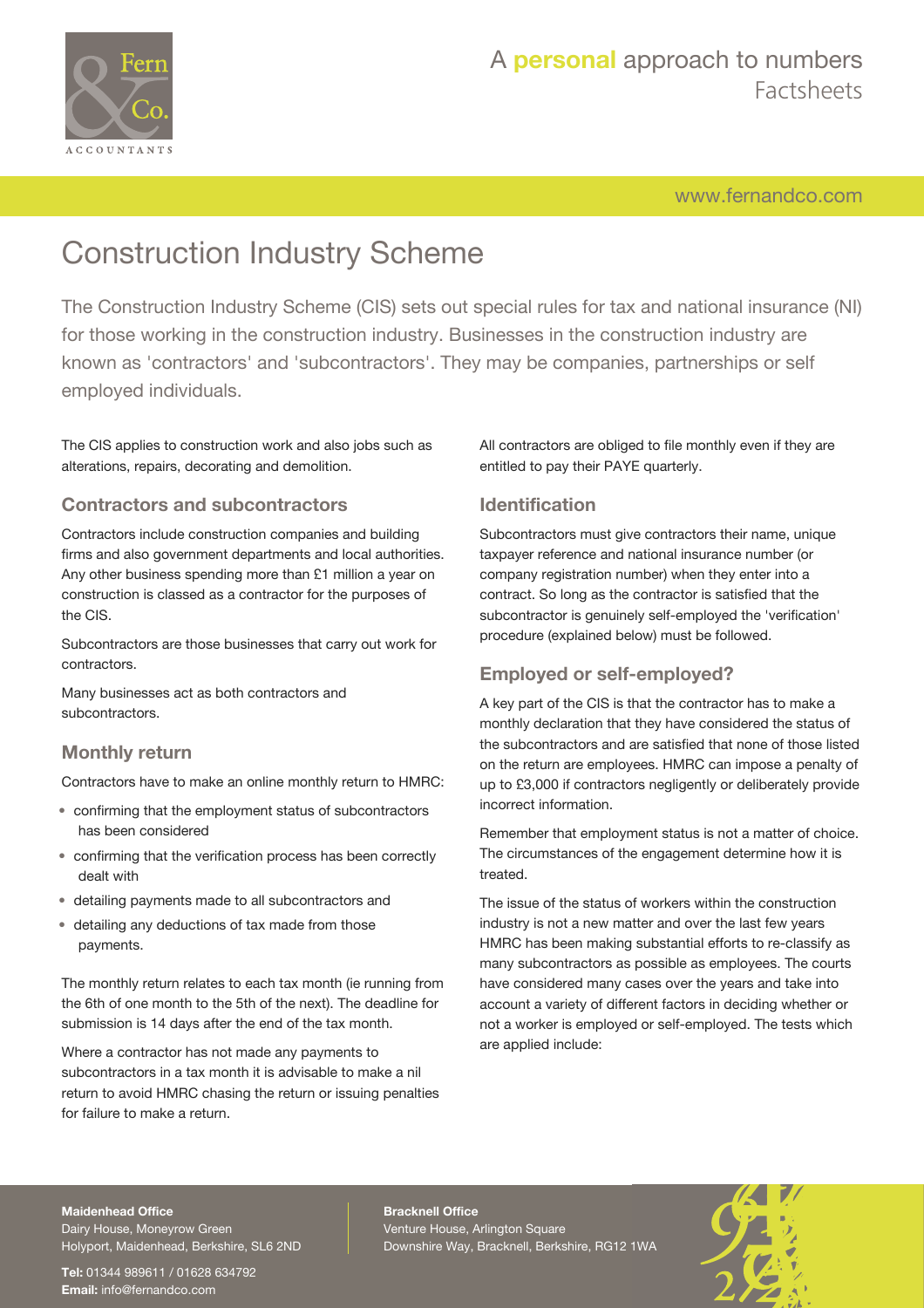

### [www.fernandco.com](http://www.fernandco.com)

- the right of control over how, what, where and when the work is done; the more control that a contractor can exercise, the more likely it is that the worker is an employee
- whether the worker provides a personal service or whether a substitute could be provided to do that work
- whether any equipment is necessary to do the job, and if so, who provides it
- the basis of payment whether an hourly/weekly rate is paid, whether there is any overtime, sick or holiday pay and whether or not invoices are raised for the work done
- whether the worker is part and parcel of the organisation or whether they are conducting a task which is selfcontained in its own right
- what the intention of the parties is whether there is any written statement that there is no intention of an employment relationship
- whether there is a mutuality of obligation; that is, an ongoing understanding that the contractor will offer work and the worker accept it
- whether the workers have any financial risk.

As can be seen from the above, there are a number of factors which must be considered and the decision as to whether somebody should be classified as employed or selfemployed is not a simple one.

Clearly, HMRC would like subcontractors to be classed as employees, as this generally means that more tax and national insurance is due. However, just because the HMRC think that somebody should be re-classified does not necessarily mean that they are correct.

HMRC has developed software known as the employment status indicator tool, which is available on their website, to address this matter but the software appears to be heavily weighted towards re-classifying subcontractors as employees. It should not be relied on and professional

advice should be taken if this is a major issue for your business. Please talk to us if you have any particular concerns in this area.

#### **Verification**

The contractor has to contact HMRC to check whether to pay a subcontractor gross or net. Not every subcontractor will need verifying (see below). Usually it will only be new ones.

The verification procedure will establish which of the following payment options apply:

- gross payment
- a standard rate deduction of 20%
- a deduction made at the higher rate of 30% if the subcontractor has not registered with HMRC or cannot provide accurate details to the contractor and HMRC cannot verify them.

Subcontractors must be verified online and HMRC will give the contractor a verification number for the subcontractors which will be matched with HMRC's own computer. The number will be the same for each subcontractor verified at any particular time. There will be special suffixes for the numbers issued in respect of subcontractors who cannot be verified. The numbers are also shown on contractors' monthly returns and the payslips issued to the subcontractors.

Clearly, these numbers are a fundamental part of the system and contractors have to ensure that they have a fool-proof system in place for obtaining and retaining them. It is also very important to give precise details to HMRC because, if their computer does not recognise the subcontractor, the higher rate deduction will have to be made.

### **Who needs verifying with HMRC?**

If a contractor is paying a subcontractor they will not have to verify them if:

#### **Maidenhead Office**

Dairy House, Moneyrow Green Holyport, Maidenhead, Berkshire, SL6 2ND

**Tel:** 01344 989611 / 01628 634792 **Email:** [info@fernandco.com](mailto:info@fernandco.com)

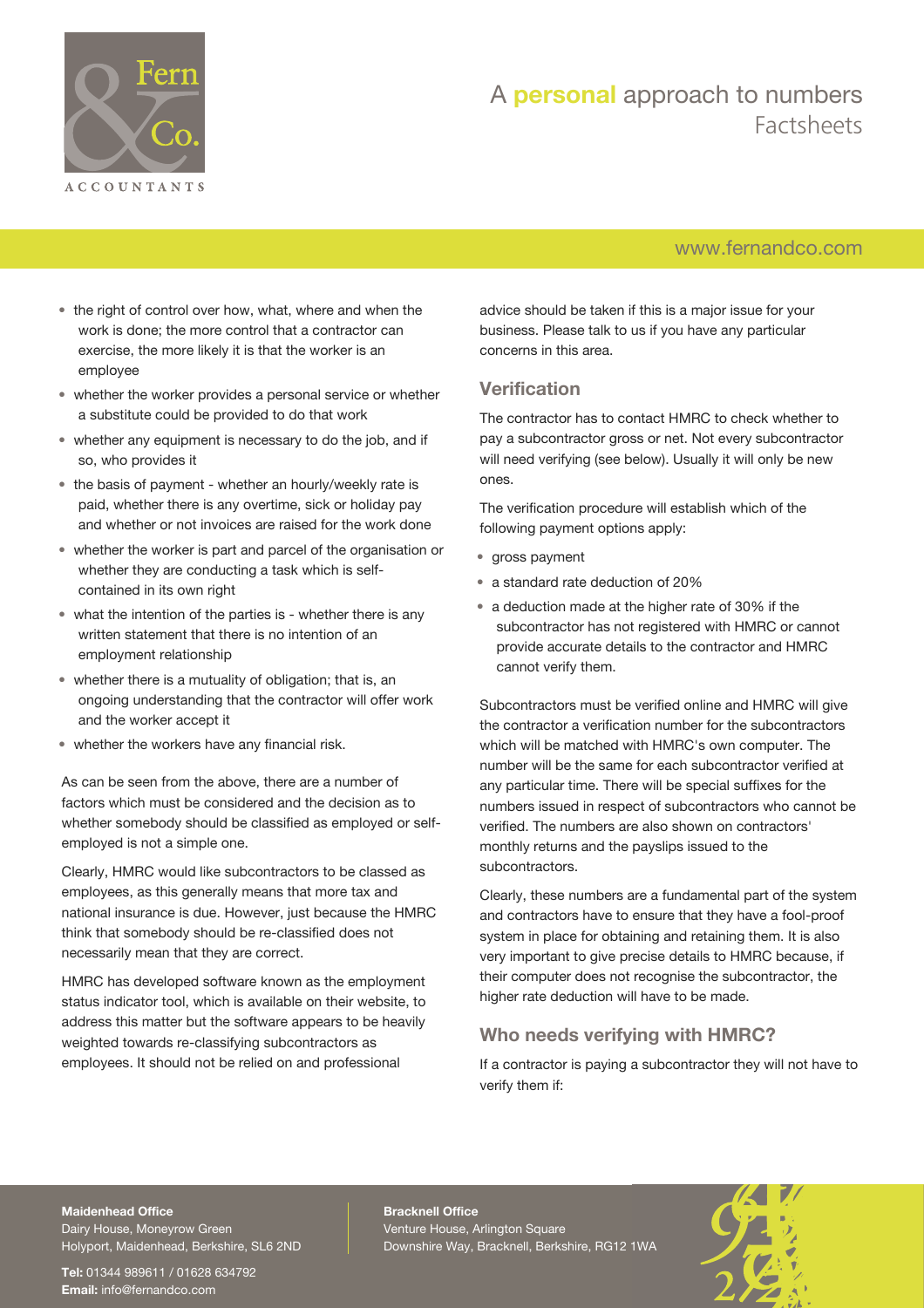

## [www.fernandco.com](http://www.fernandco.com)

- they have already included them on any monthly return in that tax year; or
- the two previous tax years.

### **A payslip?**

Contractors have to provide a monthly 'payslip' to all subcontractors paid, showing the total amount of the payments and how much tax, if any, has been deducted from those payments. The contractor has to provide this for each tax month as a minimum. Contractors are allowed to choose the style of the 'payslips' themselves but certain specific information has to be provided including the:

- contractor's name and their employer tax reference
- tax month to which the payment relates
- subcontractor's name, unique tax reference or specific subcontractor reference
- the gross amount of the payment
- cost of any materials which have reduced the gross payment
- amount of any tax deductions made; and
- verification number where deduction has been made at the higher rate of 30%.

If contractors include such payments as part of their normal payroll system, it needs to be clear that although payslips are being generated for those individuals, they are not employees and have clearly been classed as self-employed.

#### **Are tax deductions made from the whole payment?**

Not necessarily. The following items should be excluded when entering the gross amount of payment on the monthly return:

- VAT charged by the subcontractor if the subcontractor is registered for VAT
- any Construction Industry Training Board levy.

The following items should be deducted from the gross amount of payment when working out the amount of payment from which the deduction should be made:

- what the subcontractor actually paid for materials including VAT paid if the subcontractor is not registered for VAT, consumable stores, fuel (except fuel for travelling) and plant hire used in the construction operations
- the cost of manufacture or prefabrication of materials used in the construction operations.

Any travelling expenses (including fuel costs) and subsistence paid to the subcontractor should be included in the gross amount of payment and the amount from which the deduction is made.

#### **Penalties**

The whole system is backed up by a series of penalties. These cover situations in which an incorrect monthly return is sent in negligently or fraudulently, failure to provide CIS records for HMRC to inspect and incorrect declarations about employment status. Late returns under the CIS scheme also trigger penalties as follows:

- a basic penalty of £100 for failure to meet due date of the 19th of the month
- where the failure continues after two months after the due date, a penalty of £200
- after six months the penalty rises to the greater of 5% of the tax or £300
- after 12 months the penalty will again be the greater of £300 or 5% of the tax but, where the withholding of information is deliberate and concealed, it will be 100% of the tax (or £3,000 if greater) and where information is withheld deliberately, 70% of tax (or £1,500 if greater)
- where the return is 12 months late but the information only relates to persons registered for gross payment, the penalty will be £3,000 for deliberate and concealed withholding of information and £1,500 for deliberate withholding without concealment

#### **Maidenhead Office**

Dairy House, Moneyrow Green Holyport, Maidenhead, Berkshire, SL6 2ND

**Tel:** 01344 989611 / 01628 634792 **Email:** [info@fernandco.com](mailto:info@fernandco.com)